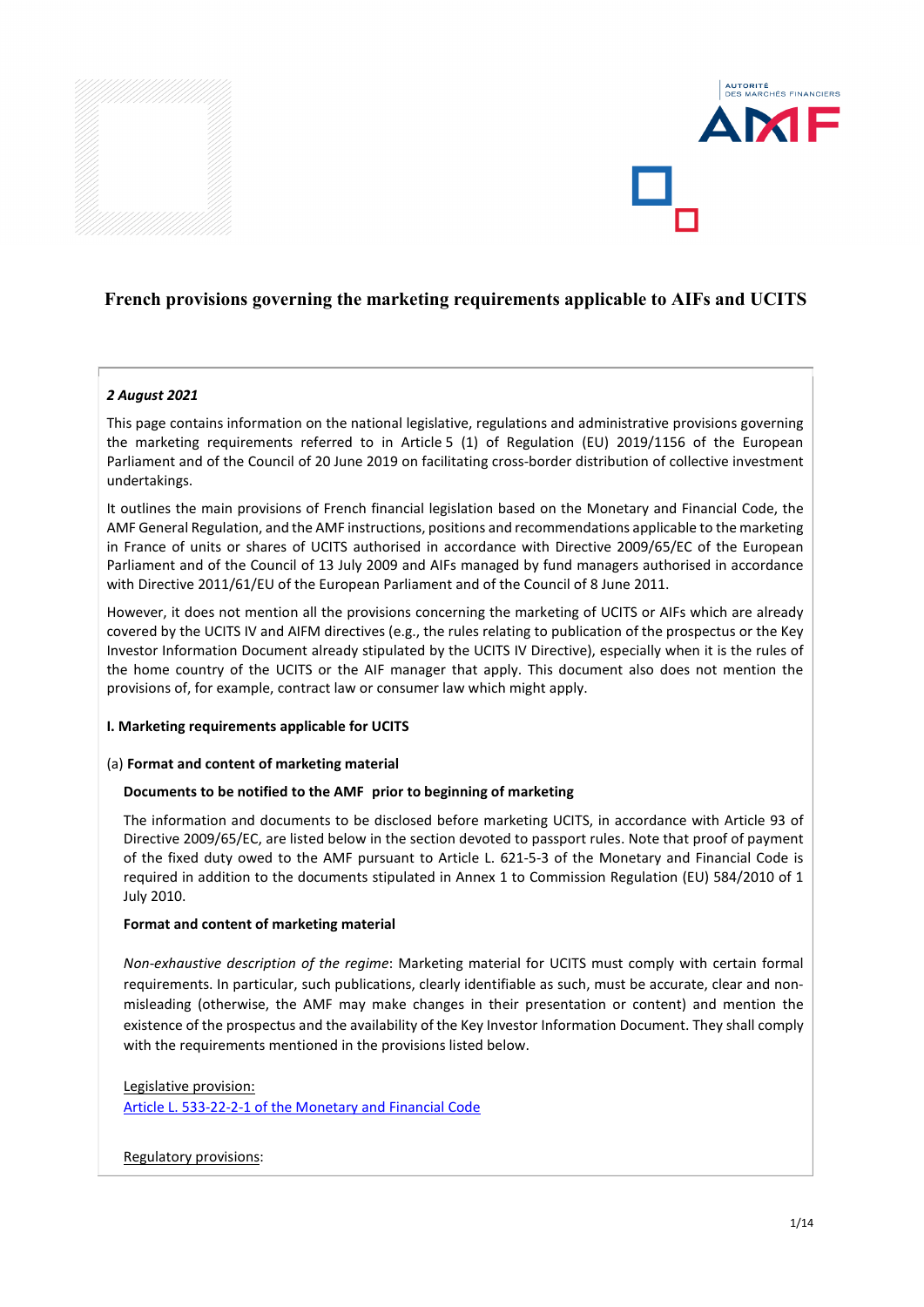

Articles [314-6,](https://www.amf-france.org/en/eli/fr/aai/amf/rg/article/314-6/20180103/notes) [411-126](https://www.amf-france.org/en/eli/fr/aai/amf/rg/article/411-126/20180309/notes) an[d 411-132](https://www.amf-france.org/en/eli/fr/aai/amf/rg/article/411-132/20140221/notes) of the AMF General Regulation<sup>[1](#page-1-0)</sup>

AMF instruction, positions and recommendations:

[Instruction DOC-2011-19](https://www.amf-france.org/en/regulation/policy/doc-2011-19) on authorisation procedures, preparation of a KIID and a prospectus and periodic reporting for French and foreign UCITS marketed in France - Article 37 (concerning foreign UCITS) [Position-Recommendation DOC-2011-24:](https://www.amf-france.org/en/regulation/policy/doc-2011-24) A Guide to drafting collective investment marketing materials and distributing collective investments [Position-Recommendation DOC-2020-03:](https://www.amf-france.org/en/regulation/policy/doc-2020-03) Information to be provided by collective investment schemes incorporating non-financial approaches

[Recommendation DOC-2017-07:](https://www.amf-france.org/en/regulation/policy/doc-2017-07) Future performance simulations

### (b) **Verification of marketing communications by the AMF**

The AMF has a risk-based approach combining a non-systematic preliminary review of marketing documents with an ex-post review by sampling.

For the preliminary reviews the AMF concentrates mainly on innovative strategies or strategies whose atypical nature could entail a greater risk of mis-selling to the general public.

### Legislative provision:

Article L. 533-22-2-1 [of the Monetary and Financial Code](https://www.legifrance.gouv.fr/codes/article_lc/LEGIARTI000035015616)

### Regulatory provisions:

Article[s 314-6,](https://www.amf-france.org/en/eli/fr/aai/amf/rg/article/314-6/20180103/notes) [411-126](https://www.amf-france.org/en/eli/fr/aai/amf/rg/article/411-126/20180309/notes) and [411-132](https://www.amf-france.org/en/eli/fr/aai/amf/rg/article/411-132/20140221/notes) of the AMF General Regulation<sup>[2](#page-1-1)</sup>

### AMF instruction, positions and recommendations:

[Instruction DOC-2011-19](https://www.amf-france.org/en/regulation/policy/doc-2011-19) on authorisation procedures, preparation of a KIID and a prospectus and periodic reporting for French and foreign UCITS marketed in France - Article 37 (concerning foreign UCITS)

[Position-Recommendation DOC-2011-24:](https://www.amf-france.org/en/regulation/policy/doc-2011-24) A Guide to drafting collective investment marketing materials and distributing collective investments

[Position-Recommendation DOC-2020-03:](https://www.amf-france.org/en/regulation/policy/doc-2020-03) Information to be provided by collective investment schemes incorporating non-financial approaches

[Recommendation DOC-2017-07:](https://www.amf-france.org/en/regulation/policy/doc-2017-07) Future performance simulations

### (c) **Reporting obligations in relation to marketing**

### **Sending information to the AMF**

*Non-exhaustive description of the regime*: When a foreign UCITS is marketed in France, it must send to the AMF the information referred to in the instruction mentioned below (annual and half-year reports, changes affecting the life of the UCITS and those made to its Key Investor Information Document (KIID) and prospectus, said changes being performed after filing the application and affecting the conditions of marketing of the UCITS in France). This information shall be sent to the AMF at the following email address: [europeanopcvm@amf-France.org.](mailto:europeanopcvm@amf-France.org)

AMF instruction

<u>.</u>

<span id="page-1-0"></span><sup>&</sup>lt;sup>1</sup> See also Article 44 of Commission Delegated Regulation (EU) 2017/565 of 25 April 2016 applicable for the provision of investment services or under the conditions of Article 411-129 (I) of the AMF General Regulation.

<span id="page-1-1"></span><sup>&</sup>lt;sup>2</sup> See also Article 44 of Commission Delegated Regulation (EU) 2017/565 of 25 April 2016 applicable for the provision of investment services or under the conditions of Article 411-129 (I) of the AMF General Regulation.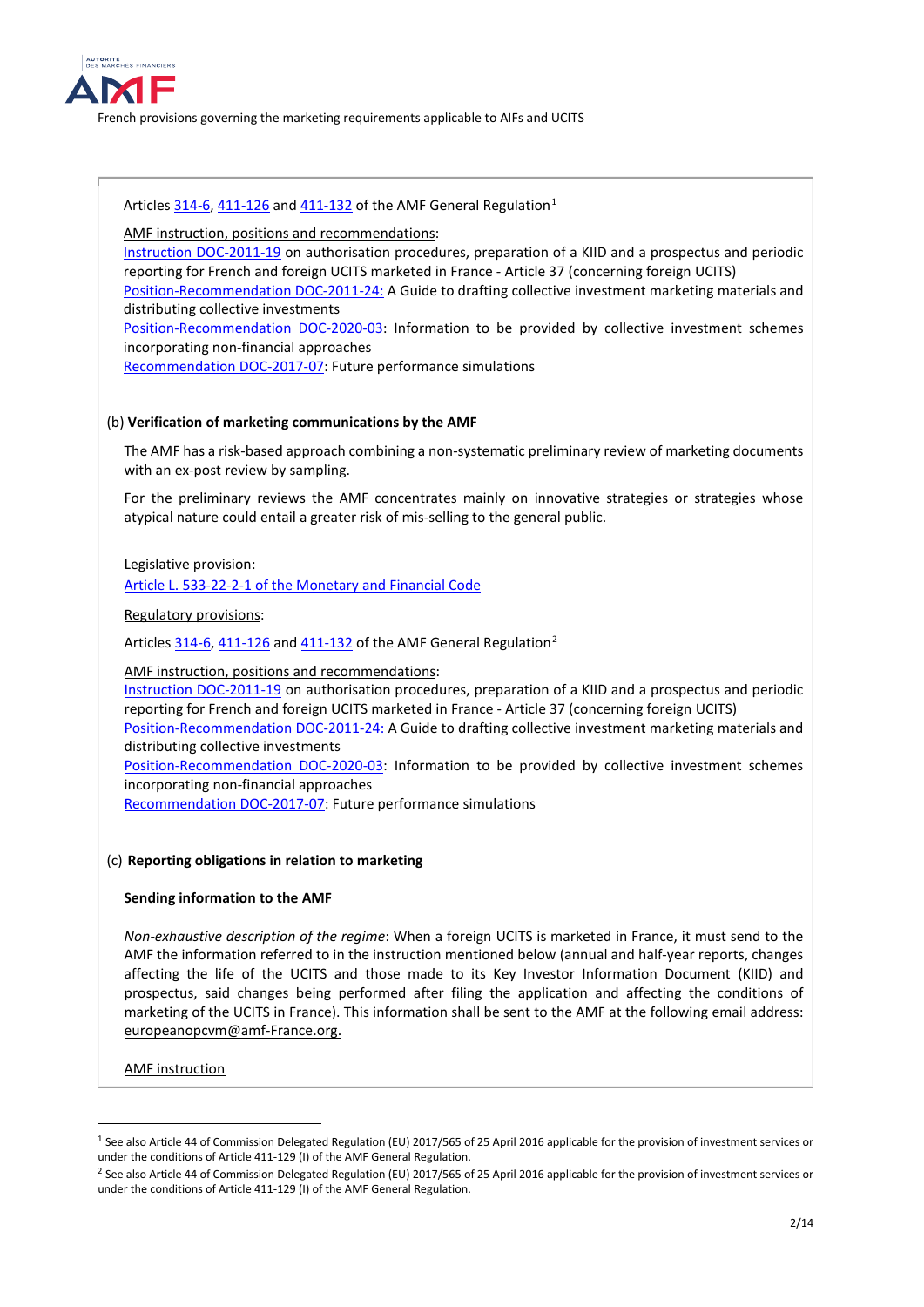

[Instruction DOC-2011-19](https://www.amf-france.org/en/regulation/policy/doc-2011-19) on authorisation procedures, preparation of a KIID and a prospectus and periodic reporting for French and foreign UCITS marketed in France - Article 39

#### **Information materials available to the public in France**

*Non-exhaustive description of the regime*: UCITS shall provide the public with the (in principle) French version of the Key Investor Information Document, and also with the information that it must hold at the disposal of its unitholders, in the offices of the institutions authorised to receive subscription and redemption orders. Foreign management companies are required to inform shareholders or unitholders who have subscribed in the same conditions as those demanded by the domestic law of the country in which the UCITS is marketed.

#### AMF instruction

[Instruction DOC-2011-19](https://www.amf-france.org/en/regulation/policy/doc-2011-19) on authorisation procedures, preparation of a KIID and a prospectus and periodic reporting for French and foreign UCITS marketed in France - Article 40

#### **Investor information after the act of subscription**

*Non-exhaustive description of the regime*: Certain changes that may be made in the life of a UCITS or of a UCITS sub-fund require informing the unitholders or shareholders. These changes and the information procedures are described in the aforementioned instruction.

### AMF instruction

[Instruction DOC-2011-19](https://www.amf-france.org/en/regulation/policy/doc-2011-19) on authorisation procedures, preparation of a KIID and a prospectus and periodic reporting for French and foreign UCITS marketed in France - Articles 18 to 23, 40 and Annex XII

#### AMF guide

[Guide for writing letters to fundholders of authorised CIUs](https://www.amf-france.org/en/news-publications/publications/professional-guides/guide-writing-letters-fundholders-authorised-cius)

#### **Language used in regulatory information documents**

*Non-exhaustive description of the regime*: The marketing of UCITS units or shares in France is subject to a requirement that rules or instruments of incorporation and fundholder information documents be provided in French.

Exceptionally, these documents may be drafted in a language customary in the sphere of finance other than French if the marketing is directed at professional clients, as long as the person marketing the UCITS units or shares has ensured:

1° In the case of professional clients, that they have consented to receive the documents in that language; 2° In the case of non-professional clients, that they understand that language.

#### Regulatory provisions Article[s 411-105](https://www.amf-france.org/en/eli/fr/aai/amf/rg/article/411-105/20190222/notes) and [411-129 III](https://www.amf-france.org/en/eli/fr/aai/amf/rg/article/411-129/20190222/notes) of the AMF General Regulation

#### AMF instruction

[Instruction DOC-2011-19](https://www.amf-france.org/en/regulation/policy/doc-2011-19) on authorisation procedures, preparation of a KIID and a prospectus and periodic reporting for French and foreign UCITS marketed in France - Article 40

#### (d) **Passport regime**

**Procedure for notification of the marketing of foreign UCITS in France**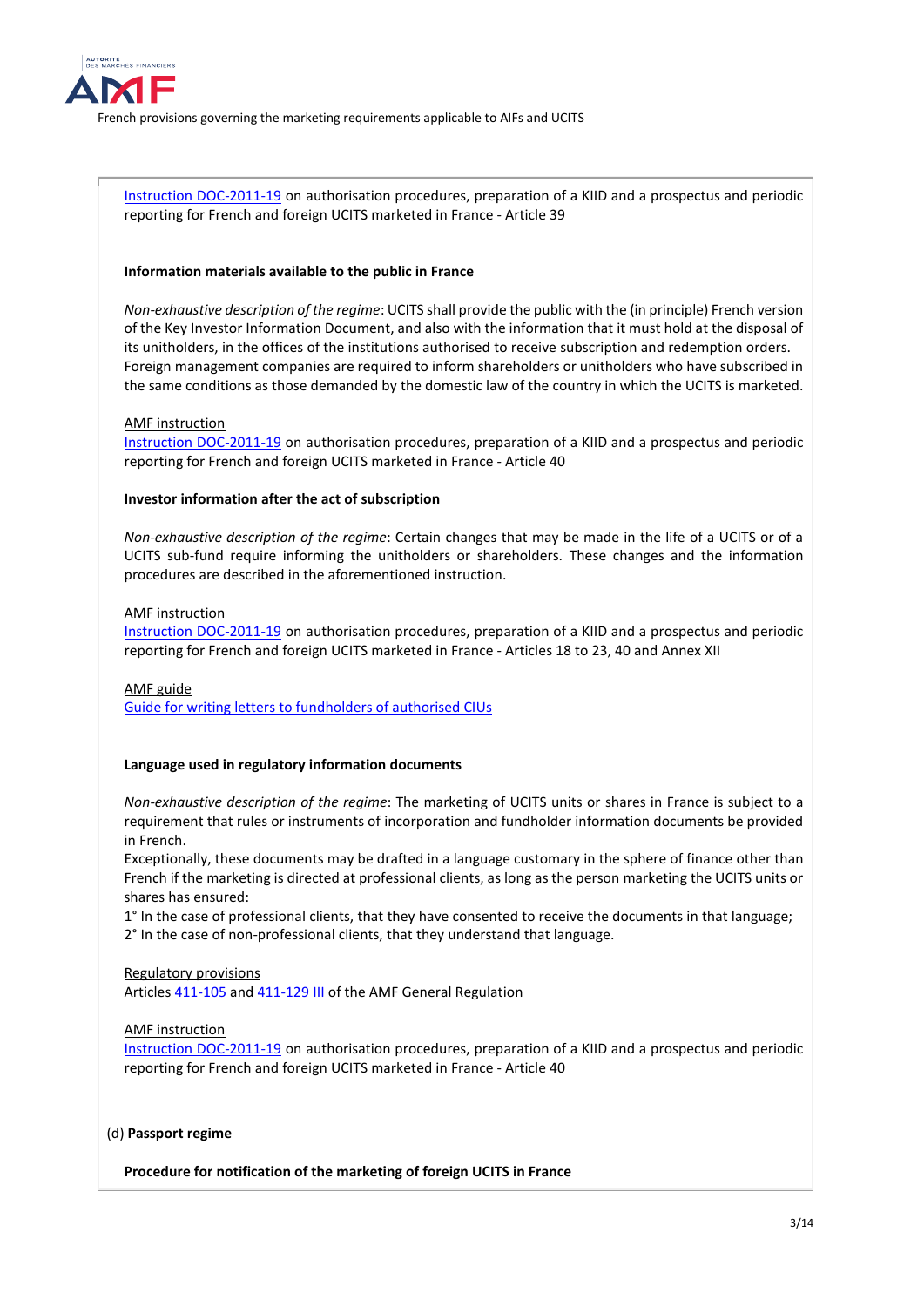

*Non-exhaustive description of the regime*: For all UCITS authorised in accordance with Directive 2009/65/EC of the European Parliament and of the Council of 13 July 2009 incorporated under foreign law, prior to marketing of their units or shares in France, the Autorité des Marchés Financiers shall be notified by the competent authority of the UCITS' home Member State.

All notifications of the marketing of a UCITS or a UCITS sub-fund in France shall comprise:

1° the letter of notification containing information on the planned arrangements for marketing of the UCITS units or shares in France, including, where applicable, details for each class of units or shares. The letter shall also contain the information, including the address, needed for the invoicing or communication of any regulatory fees or charges applicable by the AMF pursuant to Article L. 621-5-3 of the Monetary and Financial Code, and information on the facilities for carrying out tasks identical to those referred to by Article 411-137- 1 (I) of the AMF General Regulation;

2° the fund rules or instruments of incorporation;

3° the prospectus and, where applicable, the latest annual report and any subsequent half-year report;

4° the certification of the Supervisory Authority;

5° the Key Investor Information Document (KIID), translated;

6° proof of payment of the AMF fee due when submitting any file.

The notification file for marketing in France shall be sent electronically to the AMF directly by the competent authority of the UCITS' home Member State.

On receiving the marketing notification file, the AMF will acknowledge receipt of the file.

When the file is incomplete, the AMF will contact the competent authority of the UCITS' home Member State. When the file is complete, notification of its acceptance shall be sent to the competent authority of the UCITS' home Member State within five business days.

Legislative provision

[Article L. 214-2-2 of the Monetary and Financial Code](https://www.legifrance.gouv.fr/codes/texte_lc/LEGITEXT000006072026/2021-08-02/)

### AMF instruction

[Instruction DOC-2011-19](https://www.amf-france.org/en/regulation/policy/doc-2011-19) on authorisation procedures, preparation of a KIID and a prospectus and periodic reporting for French and foreign UCITS marketed in France - Article 36

### **Facilities made available to investors in foreign UCITS**

*Non-exhaustive description of the regime*: Foreign UCITS marketed in France shall make facilities available in France for carrying out certain tasks (Article 92 of Directive 2009/65/EC). Pursuant to Article 411-135 of the AMF General Regulation, these UCITS may, in conditions identical to those set out in Article 411-137-1 (II), appoint a third party established in France as "correspondent" to carry out the tasks provided for by said Article. The AMF recommends naming such a third party established in France and belonging to one of the categories referred to in Article 1 of the Order of 6 September 1989.

The correspondent may also be responsible for paying the fixed annual fee due to the AMF in accordance with the provisions of Article L. 621-5-3 of the Monetary and Financial Code. In that case, the UCITS or its management company shall send in the notification referred to in Article 36 of this instruction the information, including the address, needed for invoicing.

### Regulatory provisions

[Article 411-135 of the AMF General Regulation](https://www.amf-france.org/fr/eli/fr/aai/amf/rg/article/411-135/20210731/notes)

### AMF instruction

[Instruction DOC-2011-19](https://www.amf-france.org/en/regulation/policy/doc-2011-19) on authorisation procedures, preparation of a KIID and a prospectus and periodic reporting for French and foreign UCITS marketed in France - Article 38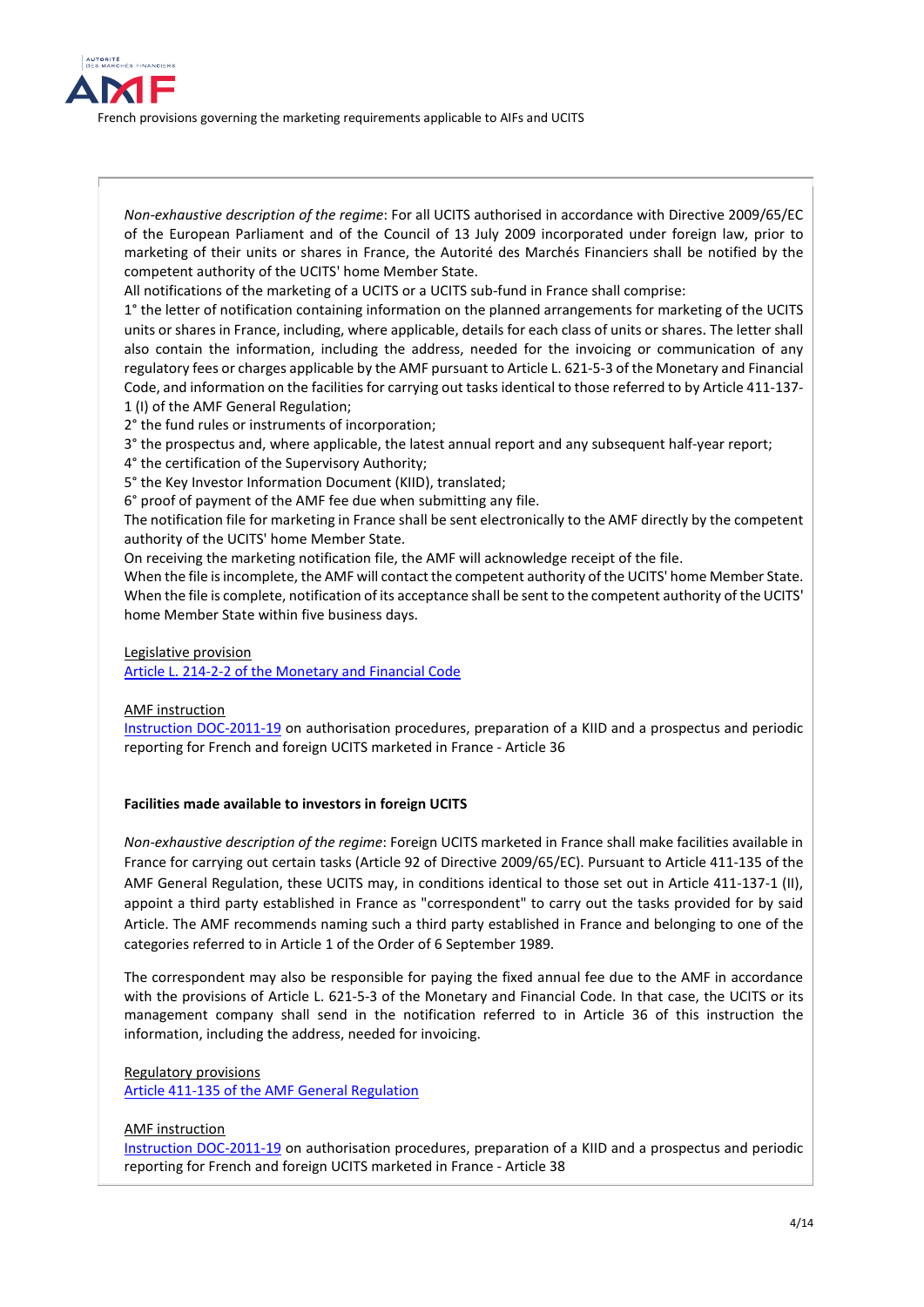

### **Fees due to the AMF**

*Non-exhaustive description of the regime*: Under the conditions provided for by the aforementioned provisions, foreign UCITS are subject to a fixed fee. The amount of the fee is €2,000 per sub-fund or per UCITS if the latter has no sub-fund. It shall be payable on the day when the file is submitted to the AMF and, when the UCITS or the sub-fund still benefits from the marketing notification at 1 January, on 30 April the following years.

Legislative provision [Article L. 621-5-3 I 4° of the Monetary and Financial Code](https://www.legifrance.gouv.fr/codes/article_lc/LEGIARTI000042911408) Regulatory provision [Article D. 621-27 4° of the Monetary and Financial Code](https://www.legifrance.gouv.fr/codes/article_lc/LEGIARTI000042977478/2021-01-15)

### (e) De-notification of the arrangements made for marketing

*Description of the regime*: Foreign UCITS may de-notify the file sent to the AMF by the competent authority of said undertaking's home Member State in accordance with Article 93 bis of the UCITS Directive.

Legislative provision:

[Article L. 214-2-2 of the Monetary and Financial Code](https://www.legifrance.gouv.fr/codes/texte_lc/LEGITEXT000006072026/2021-08-02/)

### AMF instruction:

[Instruction DOC-2011-19](https://www.amf-france.org/en/regulation/policy/doc-2011-19) on authorisation procedures, preparation of a KIID and a prospectus and periodic reporting for French and foreign UCITS marketed in France - Article 36 and Article 40-1 and Annex XVIII bis

### **(f) Other rules governing the marketing of UCITS applicable in France**

### **Rebates on management fees or subscription and redemption fees**

*Non-exhaustive description of the regime*: Receiving rebates on management fees or subscription and redemption fees for investments made on behalf of a UCITS in units or shares of a French or foreign collective investment product or a third-country investment fund is prohibited or regulated under the conditions provided for in the provisions mentioned below of the AMF General Regulation.

Regulatory provisions Article[s 411-129-1,](https://www.amf-france.org/en/eli/fr/aai/amf/rg/article/411-129-1/20131221/notes) [411-130](https://www.amf-france.org/en/eli/fr/aai/amf/rg/article/411-130/20180103/notes) and [411-132](https://www.amf-france.org/en/eli/fr/aai/amf/rg/article/411-132/20140221/notes) of the AMF General Regulation

### **Specific provisions for certain UCITS**

### • **Marketing of units or shares of complex UCITS**[3](#page-4-0)

*Non-exhaustive description of the regime*: This position first reminds distributors of their obligations regarding the choice of products that they offer to retail investors. It also draws attention to the fact that this marketing,

<span id="page-4-0"></span> $3$  It is specified that the word "complex" should not be understood within the meaning of Directive 2014/65/EU of the European Parliament and of the Council of 15 May 2014.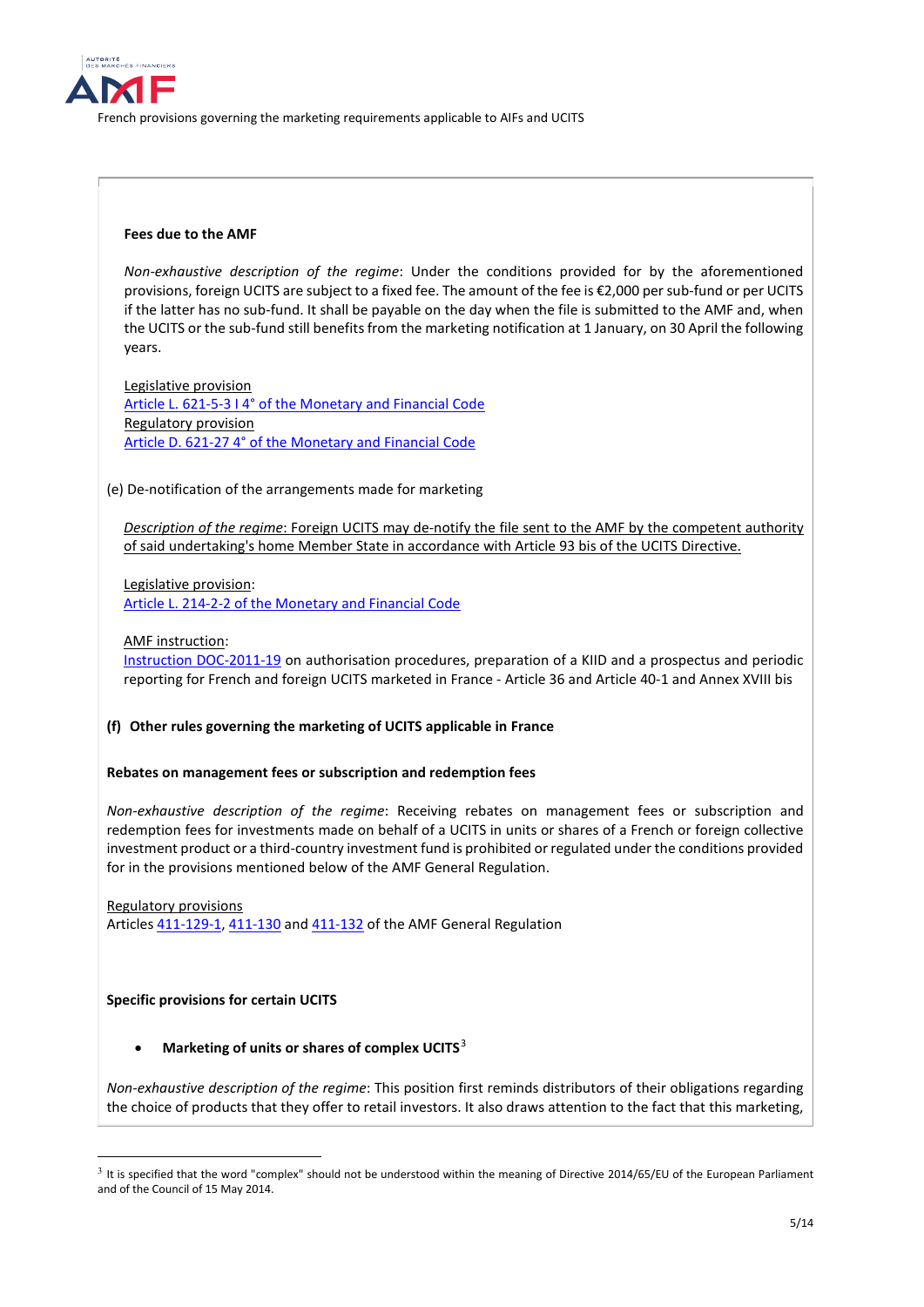

when it concerns particularly complex products specially referred to by the AMF position, could lead distributors to not comply with their professional obligations. These particularly complex products are the subject of "*enhanced due diligence*".

## AMF position

[Position DOC-2010-05:](https://www.amf-france.org/en/regulation/policy/doc-2010-05) Marketing of complex financial instruments

## • **Marketing of units or shares of UCITS offering a guarantee**

*Non-exhaustive description of the regime*: This position aims to prevent the risk of mis-selling to the general public of UCITS or formula-based or "guaranteed" AIFs, and structured debt instruments having similar characteristics issued by dedicated issuance vehicles. The AMF specifies that if the guarantee of the formula's result or the capital is not given by an authorised entity, there is a risk that retail clients may misunderstand the risks.

AMF position

[Position DOC-2013-12:](https://www.amf-france.org/fr/reglementation/doctrine/doc-2013-12) Requirement to offer a guarantee (of the formula and/or capital as appropriate) for structured UCITS and AIFs, "guaranteed" UCITS and AIFs, and structured debt securities issued by special purpose entities and marketed to the general public

### • **Admission of UCITS units or shares to trading on a regulated market**

Regulatory provisions [Article D. 214-22-1 of the Monetary and Financial Code](https://www.legifrance.gouv.fr/codes/article_lc/LEGIARTI000038714468/2021-01-15) [Articles 411-133 and 411-134 of the AMF General Regulation](https://www.amf-france.org/en/eli/fr/aai/amf/rg/book/4/title/1/chapter/1/section/7/sub-section/2/20210101/notes)

## • **UCITS containing classes of units or shares reserved for an investor category**

*Non-exhaustive description of the regime*: When a UCITS or UCITS sub-fund contains classes of units or shares reserved for an investor category, defined in the prospectus, the distributor shall ensure that the investor fulfils the subscription requirements.

Regulatory provisions Article[s 411-22](https://www.amf-france.org/en/eli/fr/aai/amf/rg/article/411-22/20180422/notes) an[d 411-129 II](https://www.amf-france.org/en/eli/fr/aai/amf/rg/article/411-129/20190222/notes) of the AMF General Regulation

### **Soliciting, entering into a relationship and investor information**

## • **General provision regarding soliciting the public**

*Non-exhaustive description of the regime*: In accordance with this provision of the AMF General Regulation, soliciting the public for foreign UCITS is subject to the same measures as those applicable to French UCITS.

Regulatory provision [Article 411-131 of the AMF General Regulation](https://www.amf-france.org/en/eli/fr/aai/amf/rg/article/411-131/20131221/notes)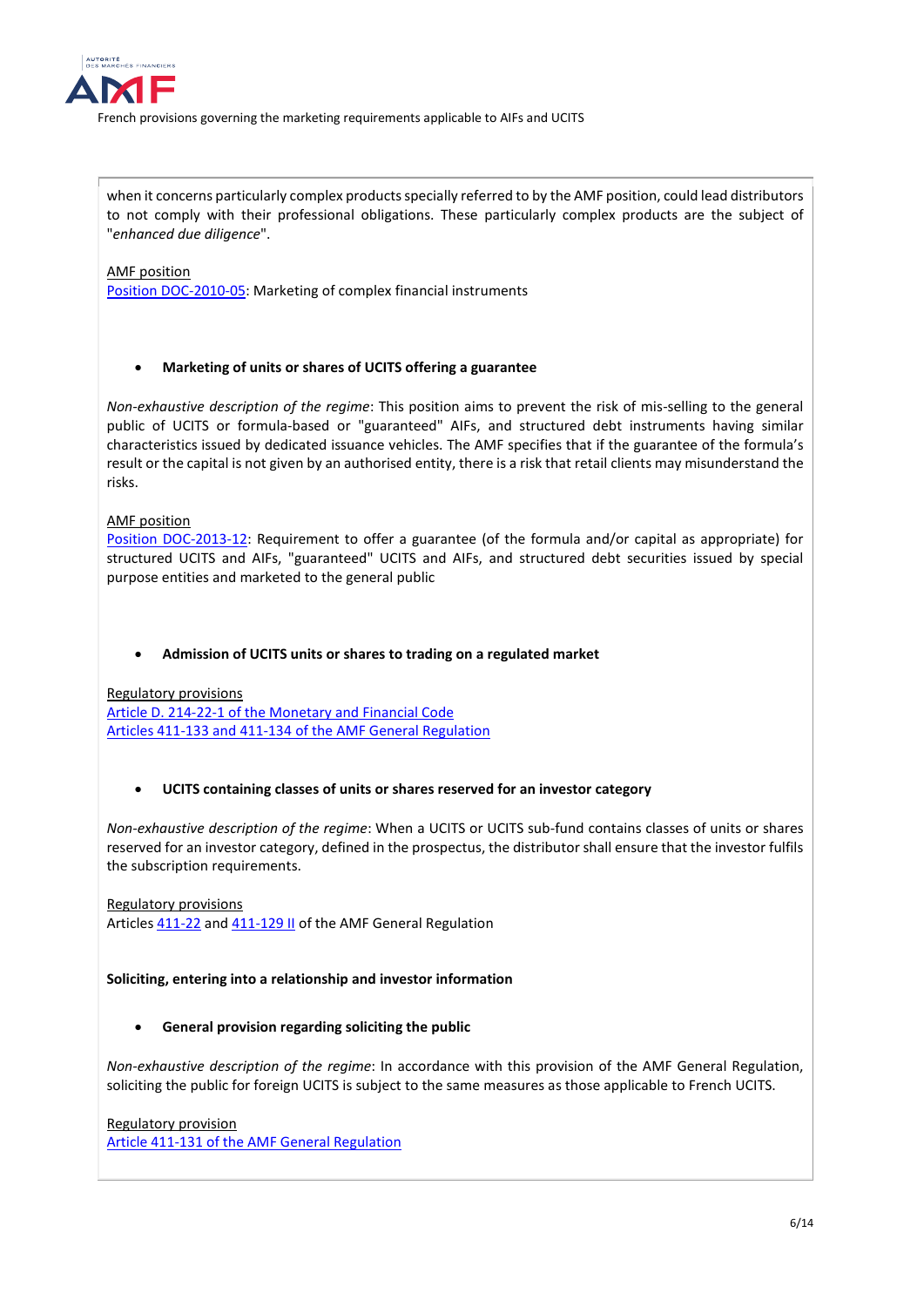

### • **Direct marketing of banking or financial products**

*Non-exhaustive description of the regime*: The direct marketing of banking or financial products is an active method of marketing of financial products or services governed by a regime stipulated by the Monetary and Financial Code. This arrangement shall apply whenever an act of direct marketing of banking or financial products is carried out in France, even when only the person solicited is located in France. However, this arrangement provides for certain exceptions, particularly when establishing contact with qualified investors.

Legislative provisions [Articles L. 341-1 to L. 341-17 of the Monetary and Financial Code](https://www.legifrance.gouv.fr/codes/section_lc/LEGITEXT000006072026/LEGISCTA000006154463/2021-01-15/#LEGISCTA000006154463)

Regulatory provisions [Articles D. 341-1 to R. 341-16 of the Monetary and Financial Code](https://www.legifrance.gouv.fr/codes/section_lc/LEGITEXT000006072026/LEGISCTA000006153793/2021-01-15/#LEGISCTA000006153793)

### • **The distance provision of financial services to consumers**

*Non-exhaustive description of the regime*: These provisions result from the transposition of Directive 2002/65/EC of the European Parliament and of the Council of 23 September 2002 concerning the distance selling of financial services to consumers.

Legislative provisions [Articles L. 343-1 and L. 343-2 of the Monetary and Financial Code](https://www.legifrance.gouv.fr/codes/section_lc/LEGITEXT000006072026/LEGISCTA000006154800/2021-01-15/#LEGISCTA000006154800)

## **The handling of an order for subscription or redemption of UCITS units or shares by an asset management company authorised in France or a management company authorised in another Member State**

*Non-exhaustive description of the regime*: The provision of services, by a French asset management company or a management company authorised in another Member State, for handling an order for the subscription or redemption of AIF units or shares, is subject to conduct of business rules (without prejudice to the possible provision of an investment advisory service).

Regulatory provision [Article 411-129 of the AMF General Regulation](https://www.amf-france.org/en/eli/fr/aai/amf/rg/article/411-129/20190222/notes)

#### AMF instruction

[AMF Instruction DOC-2008-04](https://www.amf-france.org/fr/reglementation/doctrine/doc-2008-04) on the application of conduct of business rules in the marketing of units or shares of UCITS or AIFs by asset management companies, management companies and managers

**Disclaimer:** The AMF has taken all reasonable care to ensure that the information on the national provisions governing the marketing requirements applicable for UCITS in France is up-to-date and complete. The AMF is not responsible for maintenaning external websites and is not liable for any error or omission on any external website to which hyperlinks are provided on this webpage.

### **II. Marketing requirements for AIFs**

#### (a) Prior a**uthorisation for marketing**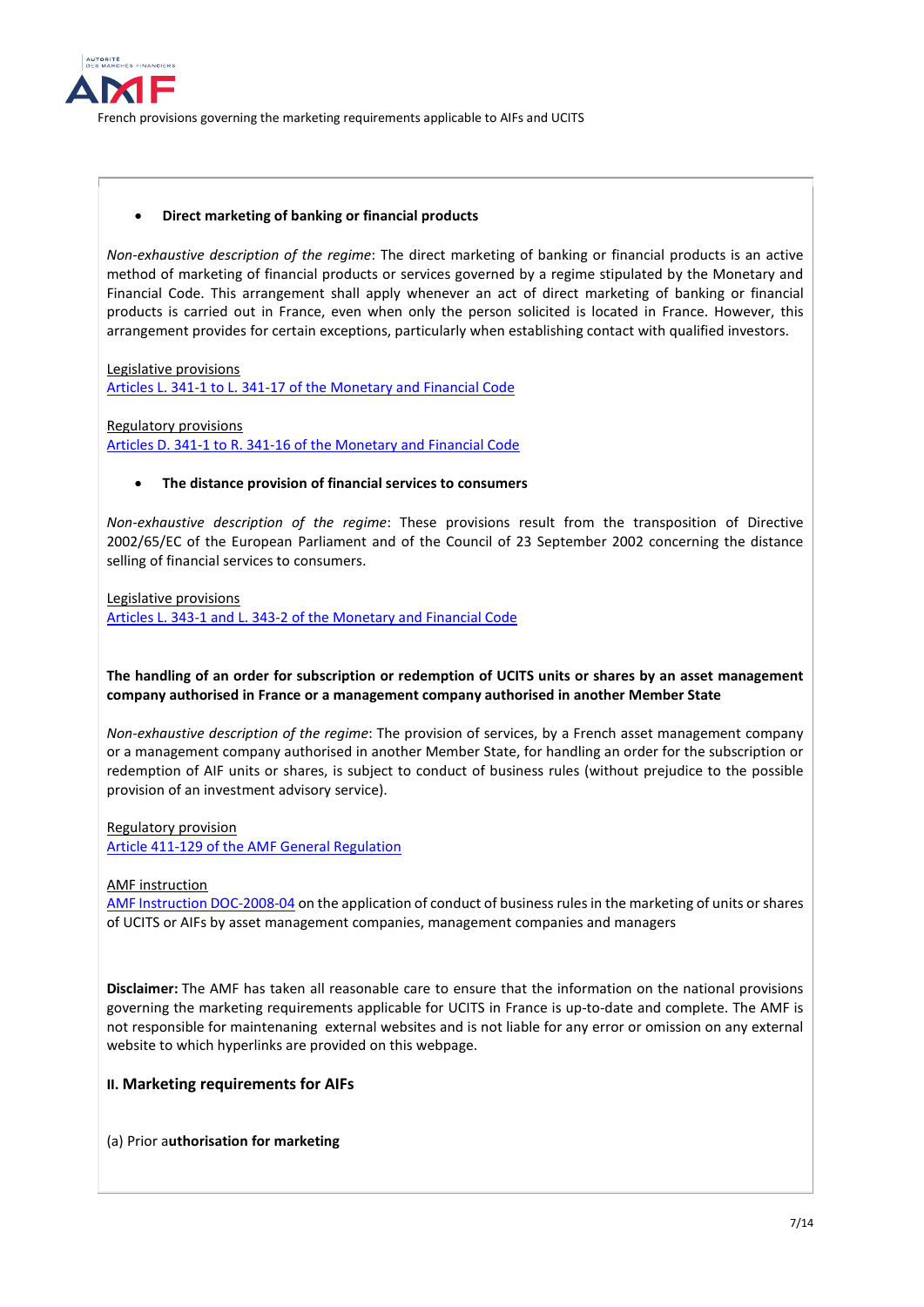

*Non-exhaustive description of the regime*: Summary of the regime applicable to the marketing of units or shares of AIFs in France

#### Overview of the regime applicable to marketing in France of units or shares of AIFs

|                                                                               |                         | French asset management company<br>not authorised<br>under Directive<br>2011/61/EU                                                                                | authorised under Directive<br>2011/61/EU                                                                                                                                     | Management company authorised in<br>another Member State of the<br><b>European Union</b>                                                                                              | Manager established in a third country                                                                                                                                           |
|-------------------------------------------------------------------------------|-------------------------|-------------------------------------------------------------------------------------------------------------------------------------------------------------------|------------------------------------------------------------------------------------------------------------------------------------------------------------------------------|---------------------------------------------------------------------------------------------------------------------------------------------------------------------------------------|----------------------------------------------------------------------------------------------------------------------------------------------------------------------------------|
| <b>French AIF</b>                                                             | Professional<br>clients | As<br>appropriate,<br>authorisation.<br>declaration<br>$\alpha$ r<br>compliance with the<br>provisions based on<br>the<br>Prospectus<br>Regulation for the<br>AIF | $\circ$ f<br>Procedure<br>prior<br>notification to the AMF<br>(Articles 421-1 and 421-2 of<br>the AMF General Regulation)                                                    | Procedure of prior notification to the<br>authority of the management company<br>(Article 32 of Directive 2011/61/EU)                                                                 | Not applicable                                                                                                                                                                   |
|                                                                               | <b>Retail clients</b>   |                                                                                                                                                                   | of<br>Procedure<br>prior<br>authorisation by the AMF<br>(Article 421-13 of the AMF<br><b>General Regulation)</b>                                                             | Procedure of prior authorisation by the<br>AMF (Article 421-13 of the AMF General<br>Regulation), subject among other things<br>to the existence of a mutual recognition<br>agreement | Not applicable                                                                                                                                                                   |
| AIF<br>established<br>in another<br>Member<br>State of the<br><b>European</b> | Professional<br>clients | Marketing<br>impossible                                                                                                                                           | Marketing with a passport:<br>procedure<br>of<br>prior<br>notification to the AMF<br>(Articles 421-1 and 421-2 of<br>the AMF General Regulation)                             | Marketing with a passport: procedure of<br>prior notification to the authority of the<br>management company (Article 32 of<br>Directive 2011/61/EU)                                   | Non-passport marketing: procedure of<br>prior authorisation by the AMF (Articles D.<br>214-32 of the Monetary and Financial Code<br>and 421131 of the AMF General<br>Regulation) |
| Union                                                                         | <b>Retail clients</b>   |                                                                                                                                                                   | Procedure of prior authorisation by the AMF (Article 421-13 of the AMF General Regulation), subject among other things<br>to the existence of a mutual recognition agreement |                                                                                                                                                                                       |                                                                                                                                                                                  |
| AIF<br>established<br>in a third<br>country                                   | Professional<br>clients | Marketing<br>impossible                                                                                                                                           | Non-passport marketing: procedure of prior authorisation by the AMF (Articles D. 214-32 of the Monetary and Financial<br>Code and 421-13-1 of the AMF General Regulation)    |                                                                                                                                                                                       |                                                                                                                                                                                  |
|                                                                               | <b>Retail clients</b>   |                                                                                                                                                                   | Procedure of prior authorisation by the AMF (Article 421-13 of the AMF General Regulation), subject among other things<br>to the evistence of a mutual recognition agreement |                                                                                                                                                                                       |                                                                                                                                                                                  |

#### Legislative provision:

[Article L. 214-24-1 of the Monetary and Financial Code](https://www.legifrance.gouv.fr/codes/texte_lc/LEGITEXT000006072026/2021-08-02/)

#### Regulatory provision:

[Articles 421-1 et seq. of the AMF General Regulation](https://www.amf-france.org/en/eli/fr/aai/amf/rg/book/4/title/2/chapter/1/section/1/20210523/notes)

#### AMF instruction, positions and recommendations:

[AMF Instruction DOC-2014-03:](https://www.amf-france.org/en/regulation/policy/doc-2014-03) Procedures for pre-marketing or marketing units or shares of AIFs [AMF Position-Recommendation DOC-2014-04:](https://www.amf-france.org/en/regulation/policy/doc-2014-04) Guide to UCITS, AIF and other investment fund marketing regimes in France

### (b) **Format and content of marketing material, including by the indication of information and documents to be disclosed to the competent authority before the start of marketing**

### **Documents to be disclosed to the AMF before the start of marketing**

*Non-exhaustive description of the regime*: The information and documents to be provided to the AMF are listed in AMF Instruction DOC-2014-03. Note that in addition to the documents requested as part of the marketing procedure with or without a passport, proof of payment of the fixed fee due to the AMF under the conditions of Article L. 621-5-3 of the Monetary and Financial Code must be sent to the AMF for marketing in France.

### AMF instruction, positions and recommendations:

[AMF Instruction DOC-2014-03:](https://www.amf-france.org/en/regulation/policy/doc-2014-03) Procedures for pre-marketing or marketing units or shares of AIFs

### **Format and content of marketing material**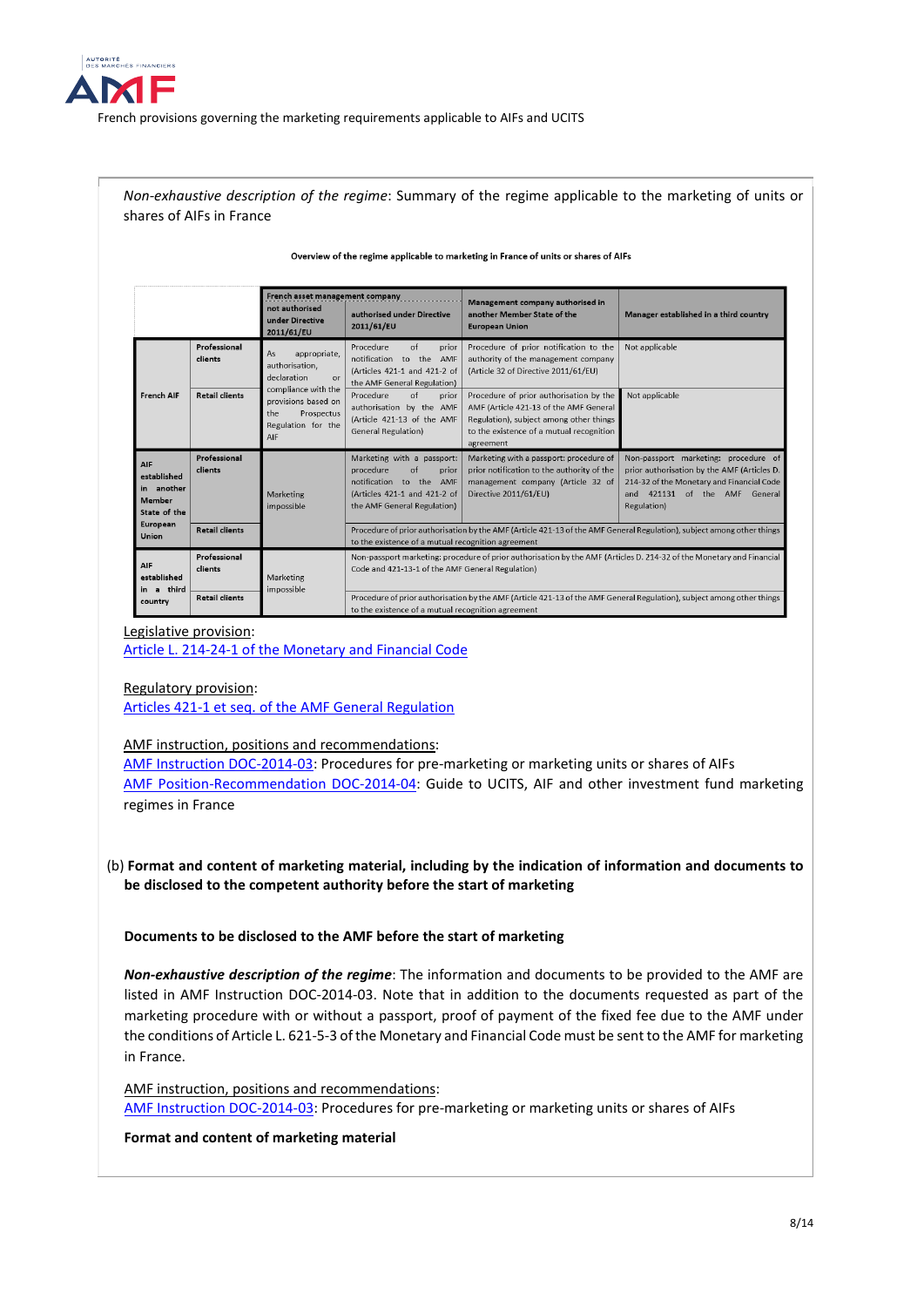

*Non-exhaustive description of the regime*: AIF marketing material intended for investors must comply with certain formal requirements. In particular, such publications, clearly identifiable as such, must be accurate, clear and non-misleading (otherwise, the AMF may make changes in their presentation or content). They shall comply with the requirements mentioned in the provisions mentioned below.

Legislative provision: [Article L. 533-22-2-1 of the Monetary and Financial Code](https://www.legifrance.gouv.fr/codes/article_lc/LEGIARTI000035015616)

Regulatory provisions Article[s 314-6](https://www.amf-france.org/en/eli/fr/aai/amf/rg/article/314-6/20180103/notes) and [421-25](https://www.amf-france.org/en/eli/fr/aai/amf/rg/article/421-25/20180103/notes) of the AMF General Regulation<sup>[4](#page-8-0)</sup>

AMF positions and recommendations:

[Position-Recommendation DOC-2011-24:](https://www.amf-france.org/en/regulation/policy/doc-2011-24) A Guide to drafting collective investment marketing materials and distributing collective investments

[Position-Recommendation DOC-2020-03:](https://www.amf-france.org/en/regulation/policy/doc-2020-03) Information to be provided by collective investment schemes incorporating non-financial approaches

[Recommendation DOC-2017-07:](https://www.amf-france.org/en/regulation/policy/doc-2017-07) Future performance simulations

### (c) Verification of marketing communications by the competent authority

The AMF has a risk-based approach combining a non-systematic preliminary review of marketing documents with an ex-post review by sampling.

For the preliminary reviews the AMF concentrates mainly on innovative strategies or strategies whose atypical nature could entail a greater risk of mis-selling to the general public (e.g. employee savings scheme funds (FCPEs) invested in listed and unlisted company securities; venture capital funds for retail investors and "fiscal" funds (FCPR, FIP, FCPI, SOFICA); undertakings for collective investment in real estate (OPCIs) for retail investors).

Legislative provision: [Article L. 533-22-2-1 of the Monetary and Financial Code](https://www.legifrance.gouv.fr/codes/article_lc/LEGIARTI000035015616)

Regulatory provisions

<u>.</u>

Article[s 314-6](https://www.amf-france.org/en/eli/fr/aai/amf/rg/article/314-6/20180103/notes) and [421-25](https://www.amf-france.org/en/eli/fr/aai/amf/rg/article/421-25/20180103/notes) of the AMF General Regulation<sup>[5](#page-8-1)</sup>

AMF positions and recommendations:

[Position-Recommendation DOC-2011-24:](https://www.amf-france.org/en/regulation/policy/doc-2011-24) A Guide to drafting collective investment marketing materials and distributing collective investments

[Position-Recommendation DOC-2020-03:](https://www.amf-france.org/en/regulation/policy/doc-2020-03) Information to be provided by collective investment schemes incorporating non-financial approaches

[Recommendation DOC-2017-07:](https://www.amf-france.org/en/regulation/policy/doc-2017-07) Future performance simulations

(d) **Marketing to retail investors or professional investors**

<span id="page-8-0"></span><sup>4</sup> See also Article 44 of Commission Delegated Regulation (EU) 2017/565 of 25 April 2016 applicable for the provision of investment services or under the conditions of Article 421-26 (I) of the AMF General Regulation.

<span id="page-8-1"></span><sup>5</sup> See also Article 44 of Commission Delegated Regulation (EU) 2017/565 of 25 April 2016 applicable for the provision of investment services or under the conditions of Article 421-26 (I) of the AMF General Regulation.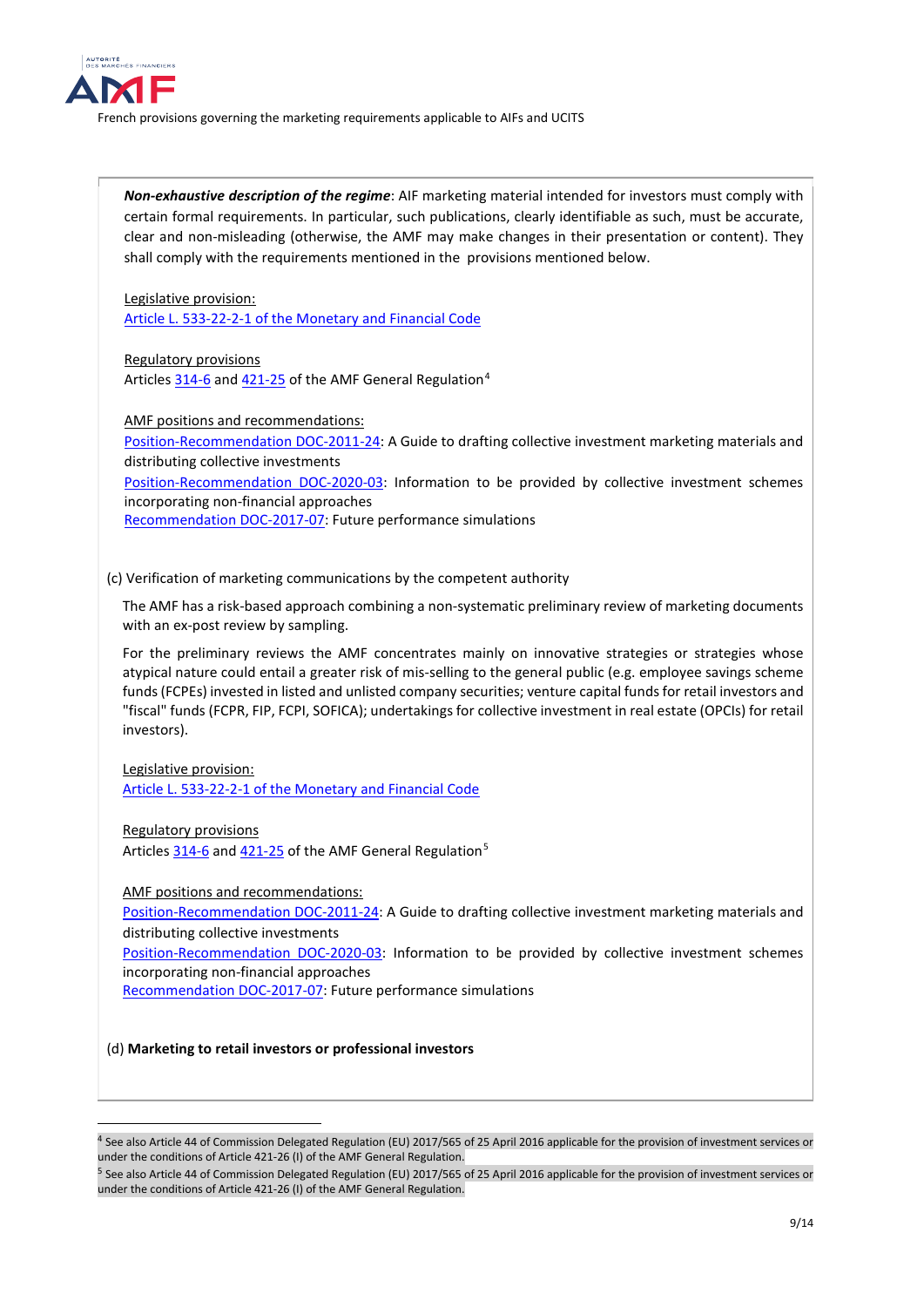

*Non-exhaustive description of the regime:* The units or shares of AIFs (established in the European Union or in another State that is a party to the European Economic Area agreement) may be marketed in France (i) to professional clients via the passport scheme of Directive 2011/61/EU and (ii) to retail clients via a prior authorisation procedure. When an asset management company, a management company or a manager intends to market AIF units or shares to retail clients in France, it shall provide those clients with facilities to carry out the tasks referred to in Article 421-13 (IV) of the AMF General Regulation. It may appoint a third party established in France as "correspondent" to carry out the tasks stipulated in said Article and which may be tasked to pay the fixed annual fee due to the AMF in accordance with Article L. 621-5-3 of the Monetary and Financial Code. The AMF recommends naming such a third party established in France and belonging to one of the categories referred to in Article 1 of the official order of 6 September 1989.

Legislative provision:

[Article L. 214-24-1 of the Monetary and Financial Code](https://www.legifrance.gouv.fr/codes/texte_lc/LEGITEXT000006072026/2021-08-02/)

## Regulatory provision: [Articles 421-1 et seq. of the AMF General Regulation](https://www.amf-france.org/en/eli/fr/aai/amf/rg/book/4/title/2/chapter/1/section/1/20210523/notes)

### AMF policy:

[AMF Instruction DOC-2014-03:](https://www.amf-france.org/en/regulation/policy/doc-2014-03) Procedures for pre-marketing or marketing units or shares of AIFs [AMF Position-Recommendation DOC-2014-04:](https://www.amf-france.org/en/regulation/policy/doc-2014-04) Guide to UCITS, AIF and other investment fund marketing regimes in France

### (e) **Reporting obligations in relation to marketing**

#### **Sending information to the AMF**

*Non-exhaustive description of the regime*: When a foreign AIF is marketed in France, it must send to the AMF the information referred to in the aforementioned instruction and listed in Annexes 1, 2-1 and 2-2 (annual and half-year reports, changes affecting the life of the AIF and those made to its Key Investor Information Document (KIID) and prospectus). Changes made after submitting the file and affecting the conditions of marketing of the AIF in France shall be sent to the AMF at the following email address[: passports-AIFM@amf](mailto:passports-AIFM@amf-france.org)[france.org.](mailto:passports-AIFM@amf-france.org)

Regulatory provision: Article[s 421-3](https://www.amf-france.org/en/eli/fr/aai/amf/rg/article/421-3/20131221/notes) an[d 421-36](https://www.amf-france.org/en/eli/fr/aai/amf/rg/article/421-36/20131221/notes) to 421-37b of the AMF General Regulation

#### AMF instruction

[Instruction DOC-2014-03:](https://www.amf-france.org/en/regulation/policy/doc-2014-03) Procedures for pre-marketing or marketing units or shares of AIFs – Articles 6, 15 and 20, Annex 1, Annex 2-1 and Annex 2-2

#### **Information materials available to the public in France**

*Non-exhaustive description of the regime*: The AIF manager shall provide investors with the information listed in Article 26 of AMF Instruction DOC-2014-03

### AMF instruction

[Instruction DOC-2014-03:](https://www.amf-france.org/en/regulation/policy/doc-2014-03) Procedures for pre-marketing or marketing units or shares of AIFs – Article 26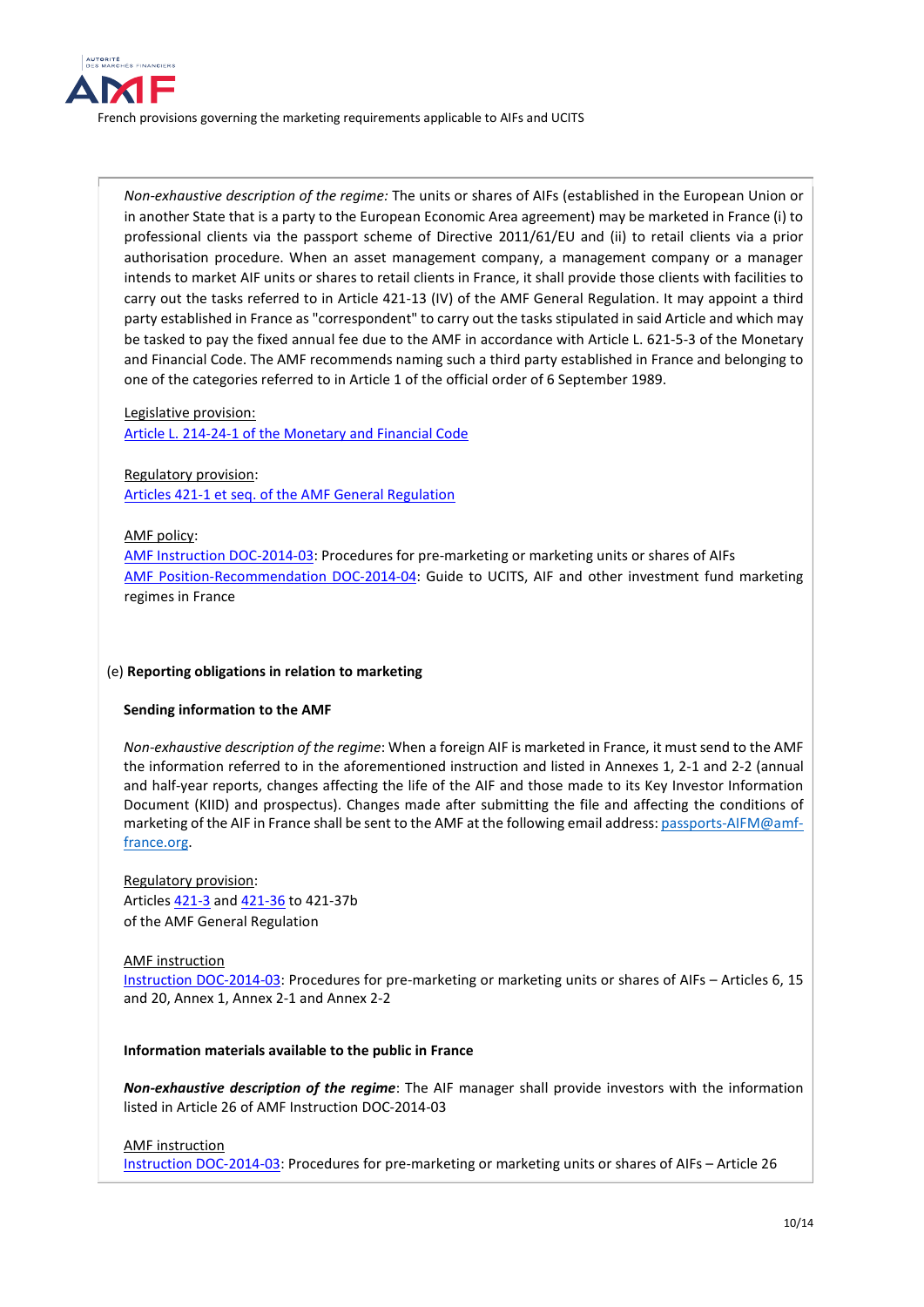

### (f) **Passporting regime**

### **Procedure for notification of marketing to professional clients in France**

Legislative provision: [Article L. 214-24-1 of the Monetary and Financial Code](https://www.legifrance.gouv.fr/codes/texte_lc/LEGITEXT000006072026/2021-08-02/)

Regulatory provision:

[Articles 421-1 et seq. of the AMF General Regulation](https://www.amf-france.org/en/eli/fr/aai/amf/rg/book/4/title/2/chapter/1/section/1/20210523/notes)

AMF policy:

[AMF Instruction DOC-2014-03:](https://www.amf-france.org/en/regulation/policy/doc-2014-03) Procedures for pre-marketing or marketing units or shares of AIFs [AMF Position-Recommendation DOC-2014-04:](https://www.amf-france.org/en/regulation/policy/doc-2014-04) Guide to UCITS, AIF and other investment fund marketing regimes in France

### (g) **Distribution of funds established in a third country under the national private investment regime**

Legislative provision: [Article L. 214-24-1 of the Monetary and Financial Code](https://www.legifrance.gouv.fr/codes/texte_lc/LEGITEXT000006072026/2021-08-02/)

Regulatory provisions [Article D. 214-32 of the Monetary and Financial Code](https://www.legifrance.gouv.fr/codes/article_lc/LEGIARTI000028939153/2021-01-15) [Article 421-13-1 of the AMF General Regulation](https://www.amf-france.org/en/eli/fr/aai/amf/rg/article/421-13-1/20131221/notes)

AMF policy:

[AMF Instruction DOC-2014-03:](https://www.amf-france.org/en/regulation/policy/doc-2014-03) Procedures for pre-marketing or marketing units or shares of AIFs [Position-Recommendation DOC-2014-04:](https://www.amf-france.org/en/regulation/policy/doc-2014-04) Guide to UCITS, AIF and other investment fund marketing regimes in France

*Non-exhaustive description of the regime*: AIFs of third countries wanting to be marketed to professional clients in France are subject to a procedure of prior authorisation by the AMF.

#### (h) **Distribution of open-ended AIFs and closed-ended AIFs**

As regards the applicable rules concerning marketing, there is no distinction depending on whether the fund is open-ended or closed-ended.

### (i) **De-notification of the arrangements made for marketing**

*Description of the regime*: When the AIF is managed by an asset management company, the file for the denotification of the arrangements for marketing, containing the items indicated in Annex 4 to AMF Instruction DOC-2014-03, shall be sent to the AMF by email to the addres[s passports-AIFM@amf-france.org.](mailto:passports-AIFM@amf-france.org)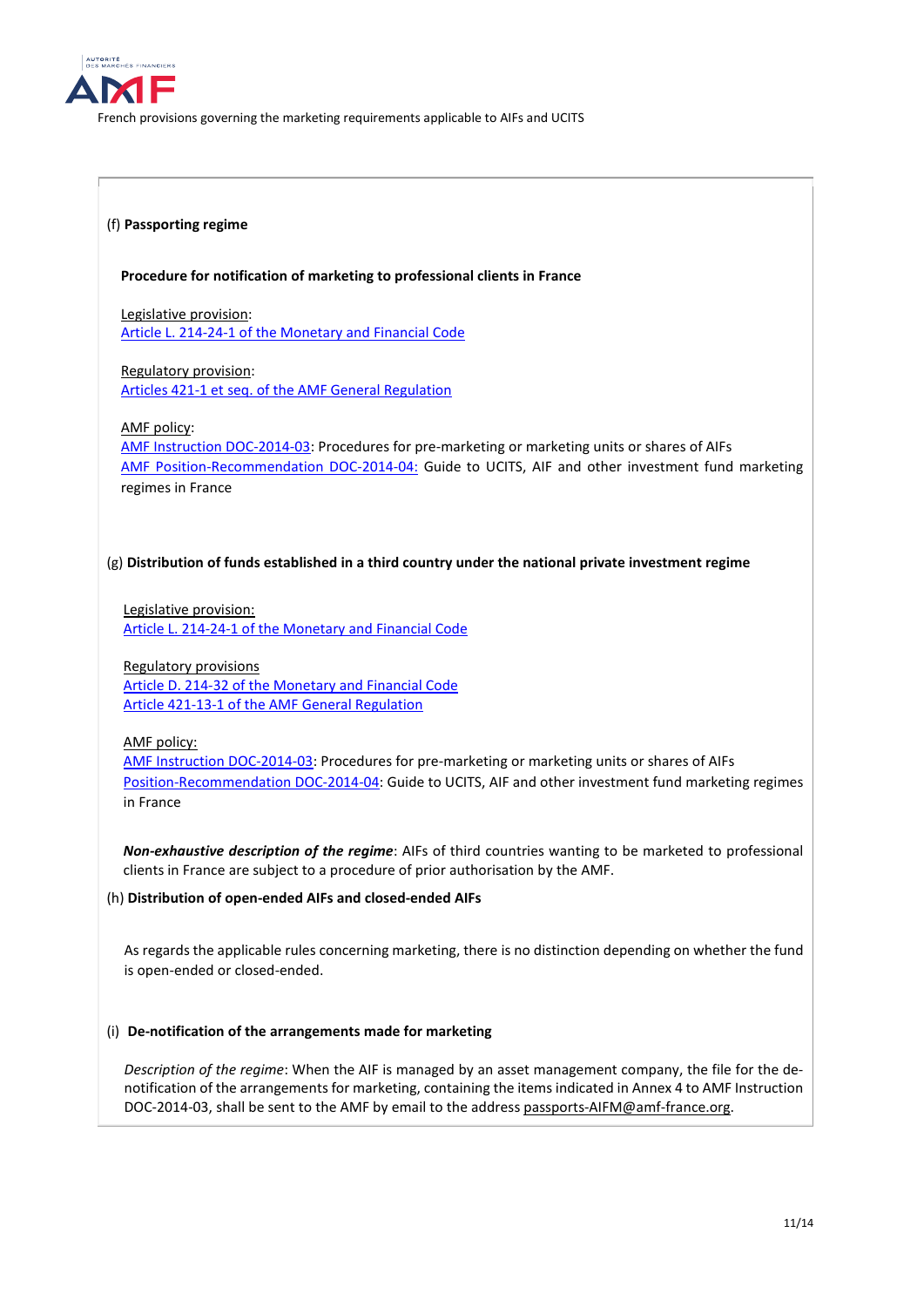

When the AIF is managed by a management company established in the European Union, the de-notification procedure provided for in Article 32 bis of the AIFM Directive is subject to the law of the management company's home country, like the marketing procedure referred to in Article 32 of said directive.

Legislative provision: [Article L. 214-24-1 of the Monetary and Financial Code](https://www.legifrance.gouv.fr/codes/texte_lc/LEGITEXT000006072026/2021-08-02/)

Regulatory provision: [Article 421-3-1 of the AMF General Regulation](https://www.amf-france.org/fr/eli/fr/aai/amf/rg/article/421-3-1/20210731/notes)

### AMF instruction:

[AMF Instruction DOC-2014-03:](https://www.amf-france.org/en/regulation/policy/doc-2014-03) Procedures for pre-marketing or marketing units or shares of AIFs, Articles 8 to 11, Annex 4

(j) **Other rules governing the marketing of AIFs applicable in France** 

**Specific provisions for certain AIFs**

• **Marketing of units or shares of foreign AIFs equivalent to structured UCITS** [6](#page-11-0)

*Non-exhaustive description of the regime*: This position first reminds distributors of their obligations regarding the choice of products that they offer to retail investors. It also draws attention to the fact that this marketing, when it concerns particularly complex products specially referred to by the AMF position, could lead distributors to not comply with their professional obligations. These particularly complex products are the subject of "*enhanced due diligence*".

### AMF position

[Position DOC-2010-05:](https://www.amf-france.org/en/regulation/policy/doc-2010-05) Marketing of complex financial instruments

• **Marketing of units or shares of foreign AIFs offering a guarantee**

*Non-exhaustive description of the regime*: This position aims to prevent the risk of mis-selling to the general public of "guaranteed" AIFs in particular. The AMF specifies that if the guarantee of the formula's result or the capital is not given by an authorised entity, there is a risk that retail clients may misunderstand the risks.

AMF position

Position DOC-2013-12: Requirement to offer a guarantee (of the formula and/or capital as appropriate) for structured UCITS and AIFs, "guaranteed" UCITS and AIFs, and structured debt securities issued by special purpose entities and marketed to the general public

## • **Admission of AIF units or shares to trading on a regulated market**

### Regulatory provisions

[Article D. 214-32-31 of the Monetary and Financial Code](https://www.legifrance.gouv.fr/codes/article_lc/LEGIARTI000039454945/2021-01-15) [Articles 421-27-1 and 421-27-2 of the AMF General Regulation](https://www.amf-france.org/en/eli/fr/aai/amf/rg/book/4/title/2/chapter/1/section/1/sub-section/3/paragraph/2/20210523/notes)

<span id="page-11-0"></span> $^6$  In the sense of those referred to in Article 36 of Commission Regulation (EU) No. 583/2010 of 1 July 2010 implementing the 2009/65/EC directive.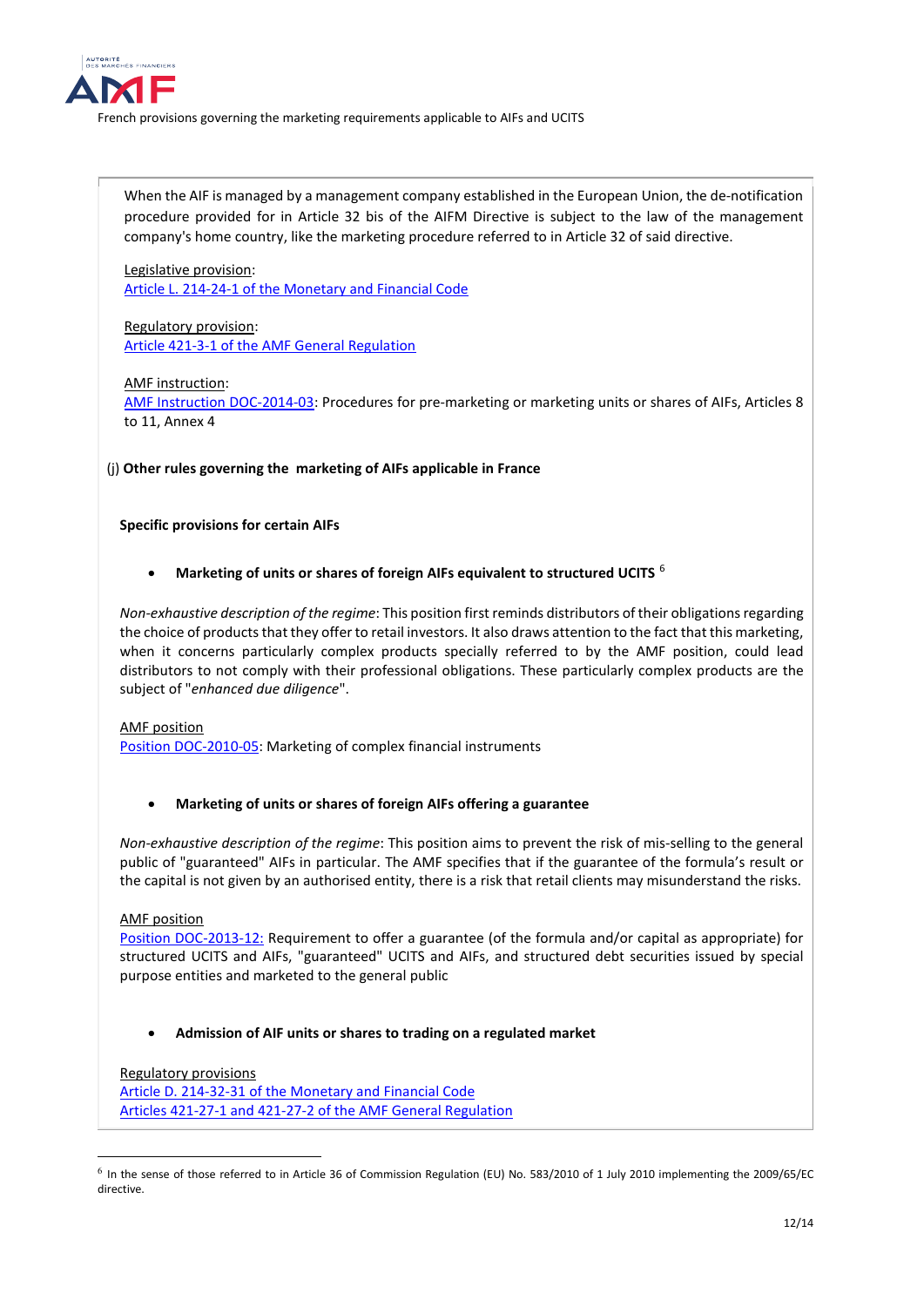

### • **AIFs containing classes of units or shares reserved for an investor category**

*Non-exhaustive description of the regime*: When a UCITS or UCITS sub-fund contains classes of units or shares reserved for an investor category, defined in the prospectus, the distributor shall ensure that the investor fulfils the subscription requirements.

Regulatory provisions Articles [421-24](https://www.amf-france.org/en/eli/fr/aai/amf/rg/article/421-24/20131221/notes) and [421-26, II](https://www.amf-france.org/en/eli/fr/aai/amf/rg/article/421-26/20190222/notes) of the AMF General Regulation

### **Soliciting, entering into a relationship and investor information**

### • **Direct marketing of banking or financial products**

*Non-exhaustive description of the regime*: The direct marketing of banking or financial products is an active method of marketing of financial products or services governed by a regime stipulated by the Monetary and Financial Code. This arrangement shall apply whenever an act of direct marketing of banking or financial products is carried out in France, even when only the person solicited is located in France. However, this arrangement provides for certain exceptions, particularly when establishing contact with qualified investors.

Legislative provisions [Articles L. 341-1 to L. 341-17 of the Monetary and Financial Code](https://www.legifrance.gouv.fr/codes/section_lc/LEGITEXT000006072026/LEGISCTA000006154463/2021-01-15/#LEGISCTA000006154463)

Regulatory provisions [Articles D. 341-1 to R. 341-16 of the Monetary and Financial Code](https://www.legifrance.gouv.fr/codes/section_lc/LEGITEXT000006072026/LEGISCTA000006153793/2021-01-15/#LEGISCTA000006153793)

### • **The distance provision of financial services to consumers**

Legislative provisions [Articles L. 343-1 and L. 343-2 of the Monetary and Financial Code](https://www.legifrance.gouv.fr/codes/section_lc/LEGITEXT000006072026/LEGISCTA000006154800/2021-01-15/#LEGISCTA000006154800)

### **The handling of an order for subscription or redemption of AIF units or shares by an asset management company authorised in France or a management company authorised in another Member State**

*Non-exhaustive description of the regime*: The provision of services, by a French asset management company or a management company authorised in another Member State, for handling an order for the subscription or redemption of AIF units or shares, is subject to conduct of business rules (without prejudice to the possible provision of an investment advisory service).

#### Regulatory provision

[Article 421-26, I of the AMF General Regulation](https://www.amf-france.org/en/eli/fr/aai/amf/rg/article/421-26/20190222/notes)

### AMF instruction

[AMF Instruction DOC-2008-04](https://www.amf-france.org/fr/reglementation/doctrine/doc-2008-04) on the application of conduct of business rules in the marketing of units or shares of UCITS or AIFs by asset management companies, management companies and fund managers